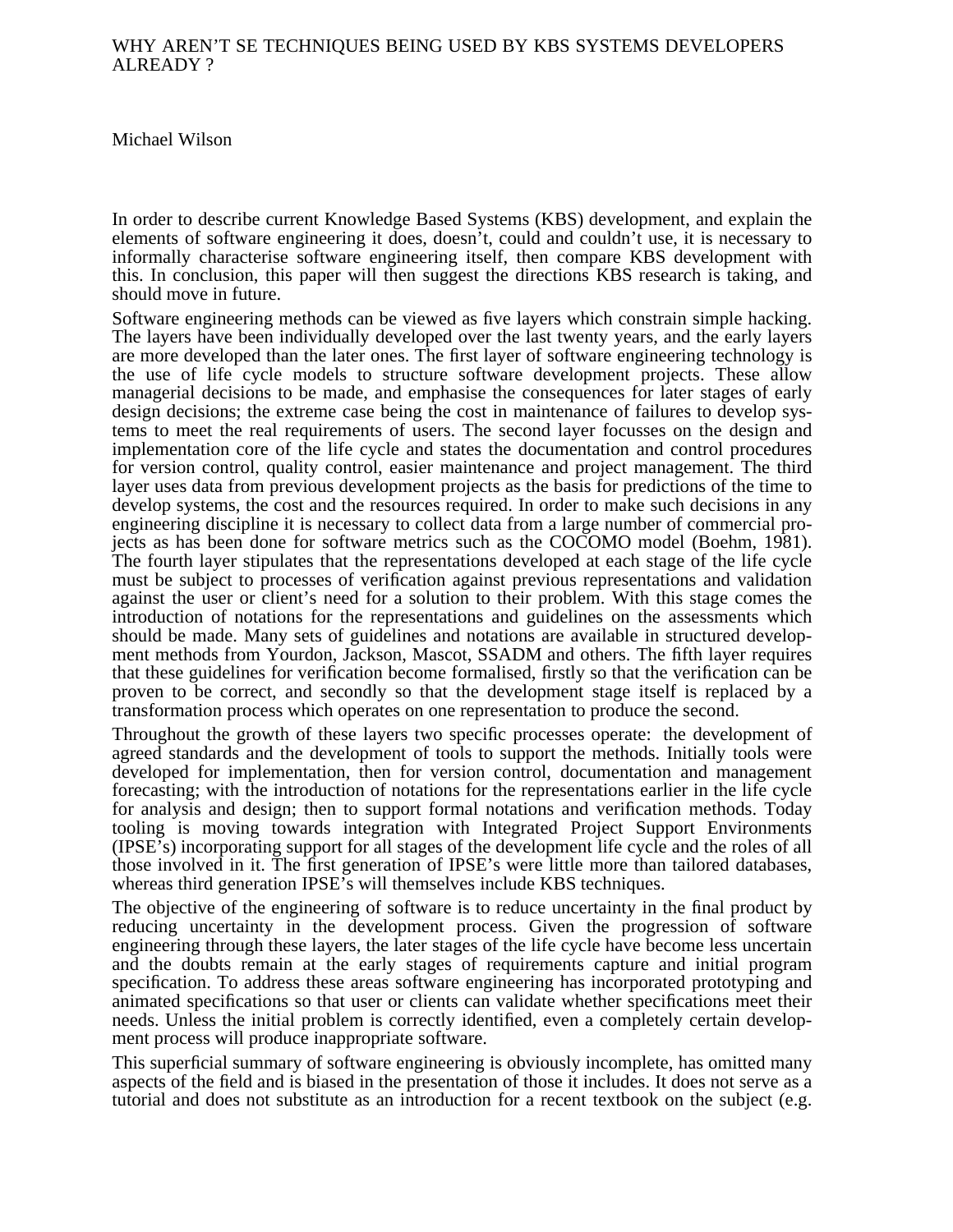Macro and Buxton, 1987). However it does allow a contrast to be drawn with KBS development.

To contrast SE and KBS developments, KBS will be divided into four classes. Firstly, artificial intelligence (AI) systems (which are arguably not KBS) that are developed in academic or research environments as experiments to test an approach to complex reasoning or to specify it in detail. Not only is there rarely a complete specification or set of requirements for such systems as the software engineering paridigm requires, but they are usually produced in order to act as a specification themselves for future uses of an approach. These systems are not intended to be used by clients and rarely exist long enough to require any maintenance. When they do persist, they are modified to test other approaches or theories. Such systems are not compatible with software engineering since the maintenance puts few demands on them, they have very ill formed specifications, the only users are usually the developers so the process of verification is continuous, and uncertainty in the finished product is only bounded by the wishes of those developer/users. There is no need for standards to be applied to these systems, and the tooling is required to support experimentation rather than development estimates, quality control or project management. This class may seem irrelevant to practical KBS but all KBS were in this class fifteen years ago, and it is the properties of this class which illustrate why the origins of KBS are contrary to the spirit of software engineering.

The second class of KBS are first generation expert systems which are mostly stand alone systems that are consultative in operation. This class has had great publicity in the last few years and many commercial organisations have experimented with them with the result that a few are now in common commercial use. Systems of this second class have mostly been developed within the company which will use them as feasabality studies of KBS technology. As feasabality studies they have generally used the KBS tools which support design and implementation through prototyping but they have not been concerned with maintenance. However where such systems have become established, the problems of maintenance have arisen and the lack of the first level of software engineering which imposes a life cycle structure has become evident. If this class of system is to continue to be developed and exploited it is necessary not only to incorporate a life cycle approach to avoid maintenance problems, but also to include the second level of software engineering to monitor and control large development projects, and the third level to allow estimates of cost, resources and time.

The third class of KBS includes many cases of KBS which are similar to the AI experiments of class one in that the requirements are not defined and the exercise is not one of developing a system as much as exploring a problem or person's expertise to develop a set of requirements for a system which need not be built with KBS technology. Before the project starts not only is it accepted that the problem is one which appears to require intelligence in the solution, but also that when the problem is studied in detail using the knowledge acquisition and representation techniques used in KBS development the apparent need for intelligence will be reducible to a need for a conventional program. In these cases SE development methods can not be applied since they would rely on requirements to be complete, and the purpose of the project has been to develop such requirements which may then be used in a project using SE methods to develop conventional software. However, these systems also require estimates of cost, resources and time to be made so that contractual and managerial structures may be established for them.

Although some practical systems have been developed which are purely stand alone, the fourth class of KBS includes many applications which have shown that access to other programs and data are commonly required to make a usable system. For example, medical diagnosis systems were among the earliest consultative KBS but few are used in practice since they require clinicians to type in answers to a large number of questions about a patient's medical history. Many of these questions would not be required if diagnostic systems could read a database containing the patient's medical history, and the systems would require less input from clinicians before coming to a conclusion. Similarly, many successful KBS monitor equipment for their main data input or take the output of a testing device and interpret it. Systems which require equipment to be monitored are time critical to the same extent as many conventional software systems; those that use databases become part of a larger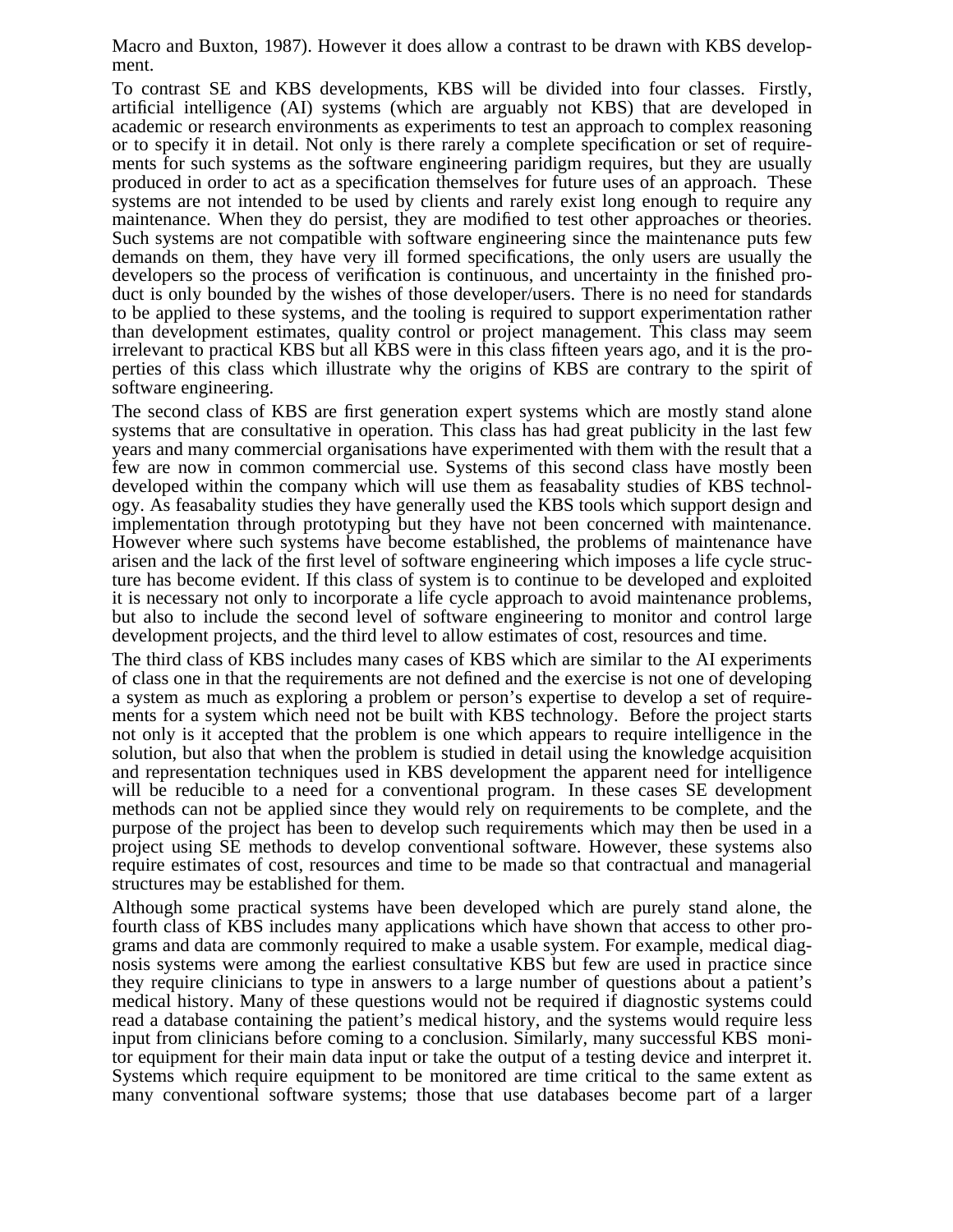conventional software development project to which they are closely bound. For KBS which are closely bound to conventional programs in many application sectors (such as health, defence, transport, plant control) the safety critical requirements on the overall program will also apply to the KBS component, in addition to the time critical requirements and the need to link the KBS development to a software engineering method. For such KBS to be developed practically, not only are the first three levels of software engineering required as in stand alone KBS but also the fourth and fifth levels (to incorporate a structured development method and formal verification) since the KBS must be closely coupled with the development of conventional systems.

The demands for this class of system clearly pose a dilemma: the need for a KBS presupposes that the problem is not well understood but involves intelligent behaviour for which the requirements cannot be clearly expressed, whereas the contractual demand is that the system be built on schedule, to budget with assurable reliability according to a development method which relies upon clearly stated requirements. The lack of a resolution to this dilemma is the major reason why KBS developments of this promising class of system do not use SE methods.

## **Research on linking SE and KBS development methods.**

The first class of KBS do not require SE methods, but rely on inspired hacking, or the Run-Understand-Debug-Edit cycle of development to explore problems (Partridge and Wilks, 1987).

The second class of KBS require the first level of SE to provide a life cycle approach to avoid maintenance problems, but also the second level to support the monitoring and control of large development projects, and the third level to allow estimates of cost, resources and time. However, this class of KBS also require the knowledge acquisition and representation components of KBS development. Therefore, for the introduction of software engineering techniques into the second class of KBS development we need to understand how the present KBS life cycle differs from that of conventional programming, what those differences offer as benefits, and how these benefits can be retained while introducing more structure to the process. The KADS (Hayward, 1987) project has developed a KBS development method incorporating constraints of documentation and version control procedures to aid project control along with the KBS methods and tooling for them. However, KADS does not include the third level of SE allowing estimation of cost, resources and time for projects since insufficient data is available so far on which to base predictions. Other drawbacks with the KADS approach are that it has lost one of the stereotypical aspects of KBS development in that it does not include prototyping, and that its use of knowledge acquisition techniques is limited to verbal data. However, KADS does provide a basic development method for this class of KBS.

The third class of KBS do not require SE techniques, but indeed could be incorporated into SE development methods themselves in order to address the problems of requirements capture and initial specification.

The fourth class of KBS require the all levels of SE development and would therefore also benefit from integrated tooling with conventional SE methods. Keller (1987) has adapted the Yourdon development method for conventional software to address the sub-class of these KBS which use databases. However he has merely added a strand of knowledge acquisition in parallel to the conventional database program development method. This technique has severally limited the aspects of KBS development included in the approach and the classes of problem it can address. The KADS method is not appropriate for this class of system because its knowledge acquisition is limited to verbalisable reasoning which is not likely to apply to many real time problems, and because it is not integrated with a conventional development method. Another recent project GEMINI (Montgomery, 1989) is intended to incorporate SSADM into a KBS development method and include prototyping as one form of verification. Since this project has recently begun it is not yet possible to predict what it will offer for tooling or the breadth of knowledge acquisition included. Obviously, no form of project estimating is possible within this approach yet, although this may come with further use of the method.